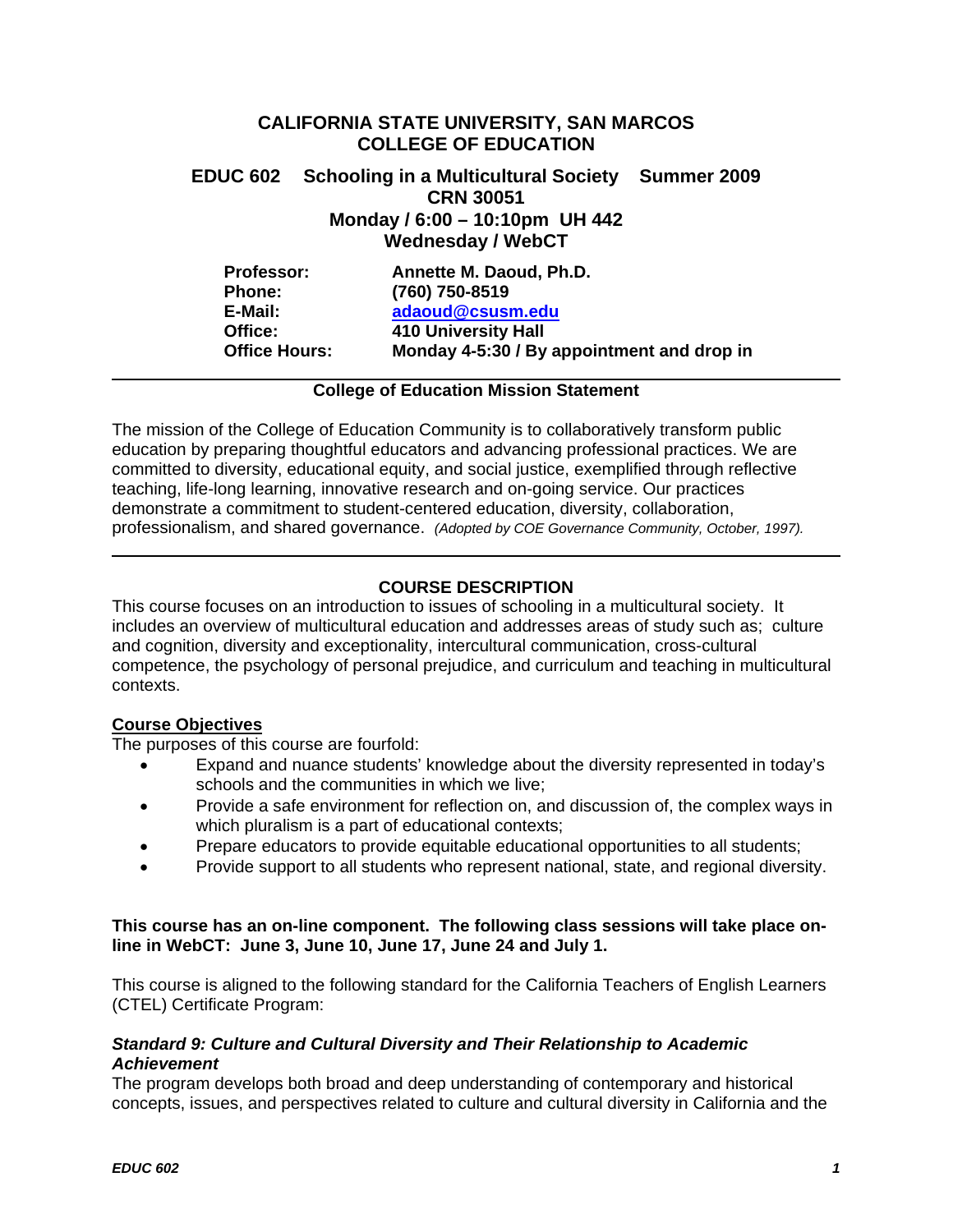United States, The coursework addresses concepts and definitions of culture, including universal features of cultures (e.g., ethnocentrism, acculturation, cultural pluralism and congruence, intragroup and intergroup differences, impact of geography on cultural forms and practices). The coursework requires candidates to explore how cross-cultural contact and acculturation are affected by issues of power and status, psychological and social-emotional issues, and by social and economic factors. The program requires candidates to develop an understanding of major demographic trends related to linguistic and cultural diversity, as well as current trends and features of migration and immigration in California and in the United States. The coursework teaches candidates to develop conceptual understanding and requires them to demonstrate applied knowledge of cultural similarities and differences in communication styles, strategies for fostering positive crosscultural interactions among culturally diverse students, and challenges involved in cultural contact. The coursework also requires candidates to analyze how this knowledge can be directly applied to instruction of English Learners in order to support student development and learning.

# *Standard 10: Culturally Inclusive Instruction*

The program provides candidates with conceptual understanding of culturally inclusive instruction and the important role that culture plays in school and classroom settings, and teaches candidates strategies on how to acquire in-depth knowledge of English learners' home cultures and cultural experiences. The program requires candidates to examine their own cultural beliefs, attitudes, and assumptions and how this assumptions impact student learning and achievement. The coursework has candidates demonstrate how to apply this knowledge to create culturally inclusive learning environments in the classroom and school (e.g., setting high expectations for all students, having high levels of respect for cultural and linguistic diversity). The program teaches candidates how to apply culturally responsive practices that involve families and the community in decision-making processes and in students' learning. The program requires candidates to demonstrate understanding of the features, goals, and outcomes of different approaches to multicultural curriculum and how to implement strategies that reflect an inclusive approach with regard to students cultural and language backgrounds. Candidates are taught how to apply knowledge of culturally influenced learning styles and to apply knowledge of English learners' cultural backgrounds and experiences to instructional planning and implementation.

# **GENERAL CONSIDERATIONS Outcomes and Standards**

The context for, and scope of this course is aligned with standards for the California Teachers of English Learners (CTEL) which leads to CLAD certification, as articulated by the California Commission on Teacher Credentialing (CTC), and as approved by the faculty of the College of Education in development of the program approval documents. Further consideration has been given to the alignment of standards for multicultural education as articulated by the National Council for Accreditation of Teacher Education (NCATE), the Interstate New Teacher Assessment and Support Consortium (INTASC), and the National Board for Professional Teaching Standards (NBPTS).

# **Students with Disabilities Requiring Reasonable Accommodations**

Students with disabilities who require reasonable accommodations must be approved for services by providing appropriate and recent documentation to the Office of Disable Student Services (DSS). This office is located in Craven Hall 5205, and can be contacted by phone at (760) 750-4905, or TTY (760) 750-4909. Students authorized by DSS to receive reasonable accommodations should meet with their instructor during office hours or, in order to ensure confidentiality, in a more private setting.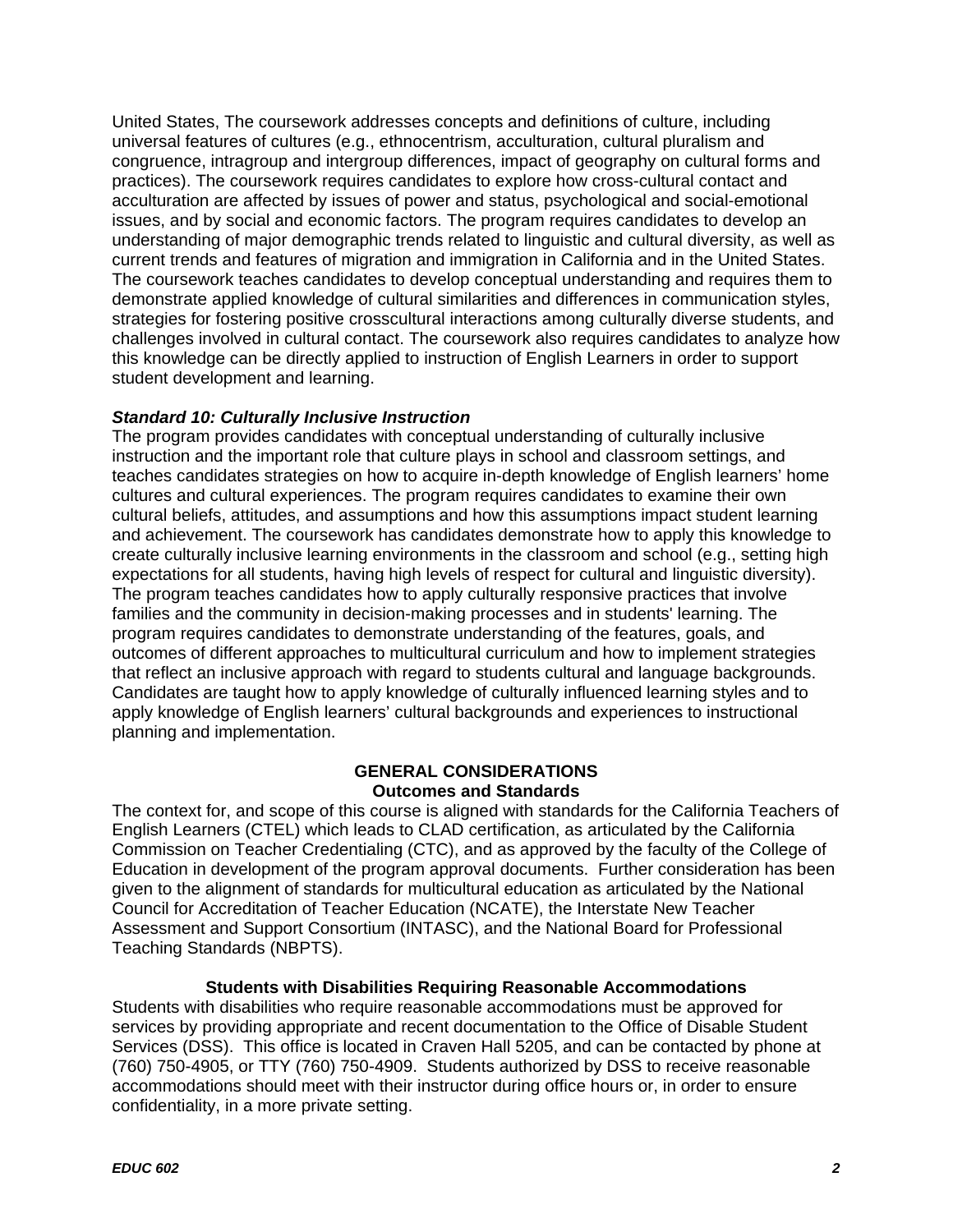# **CSUSM Academic Honesty Policy**

"Students will be expected to adhere to standards of academic honesty and integrity, as outlined in the Student Academic Honesty Policy. All written work and oral presentation assignments must be original work. All ideas/materials that are borrowed from other sources must have appropriate references to the original sources. Any quoted material should give credit to the source and be punctuated with quotation marks.

Students are responsible for honest completion of their work including examinations. There will be no tolerance for infractions. If you believe there has been an infraction by someone in the class, please bring it to the instructor's attention. The instructor reserves the right to discipline any student for academic dishonesty in accordance with the general rules and regulations of the university. Disciplinary action may include the lowering of grades and/or the assignment of a failing grade for an exam, assignment, or the class as a whole." Incidents of Academic Dishonesty will be reported to the Dean of Students. Sanctions at the University level may include suspension or expulsion from the University.

### **Plagiarism:**

As an educator, it is expected that each student will do his/her own work, and contribute equally to group projects and processes. Plagiarism or cheating is unacceptable under any circumstances. If you are in doubt about whether your work is paraphrased or plagiarized see the Plagiarism Prevention for Students website http://library.csusm.edu/plagiarism/index.html. If there are questions about academic honesty, please consult the University catalog.

### **Appeals**

Every student has the right to appeal grades, or appeal for redress of grievances incurred in the context of any class. Disputes may be resolved informally with the professor, or through the formal grades appeal process. For the latter, consult Dr. Prado-Olmos, Associate Dean.

### **Writing**

Writing requirements for this class will be met as described in the assignments. Every course at the university, including this one, must have a writing requirement of at least 2500 words.

### **College of Education Attendance Policy**

Due to the dynamic and interactive nature of courses in the College of Education, all students are expected to attend all classes and participate actively. At a minimum, students must attend more than 80% of class time, or s/he **may not receive a passing grade** for the course at the discretion of the instructor. Individual instructors may adopt more stringent attendance requirements. Should the student have extenuating circumstances, s/he should contact the instructor as soon as possible. (*Adopted by the COE Governance Community, December, 1997*).

### **COURSE REQUIREMENTS**

### *NOTE: I RESERVE THE RIGHT TO CHANGE, ADD TO, OR DELETE ANY MATERIAL OR ASSIGNMENT FROM THE COURSE.*

This course is structured as a graduate-level seminar. The success of a seminar is dependent upon each and every participant being prepared. My role will be to "facilitate" and to intervene as necessary to prompt a topic. I do not intend to lecture each week, or to be the focus of the class. You will work to develop your **knowledge base** through the readings, discussions and presentations.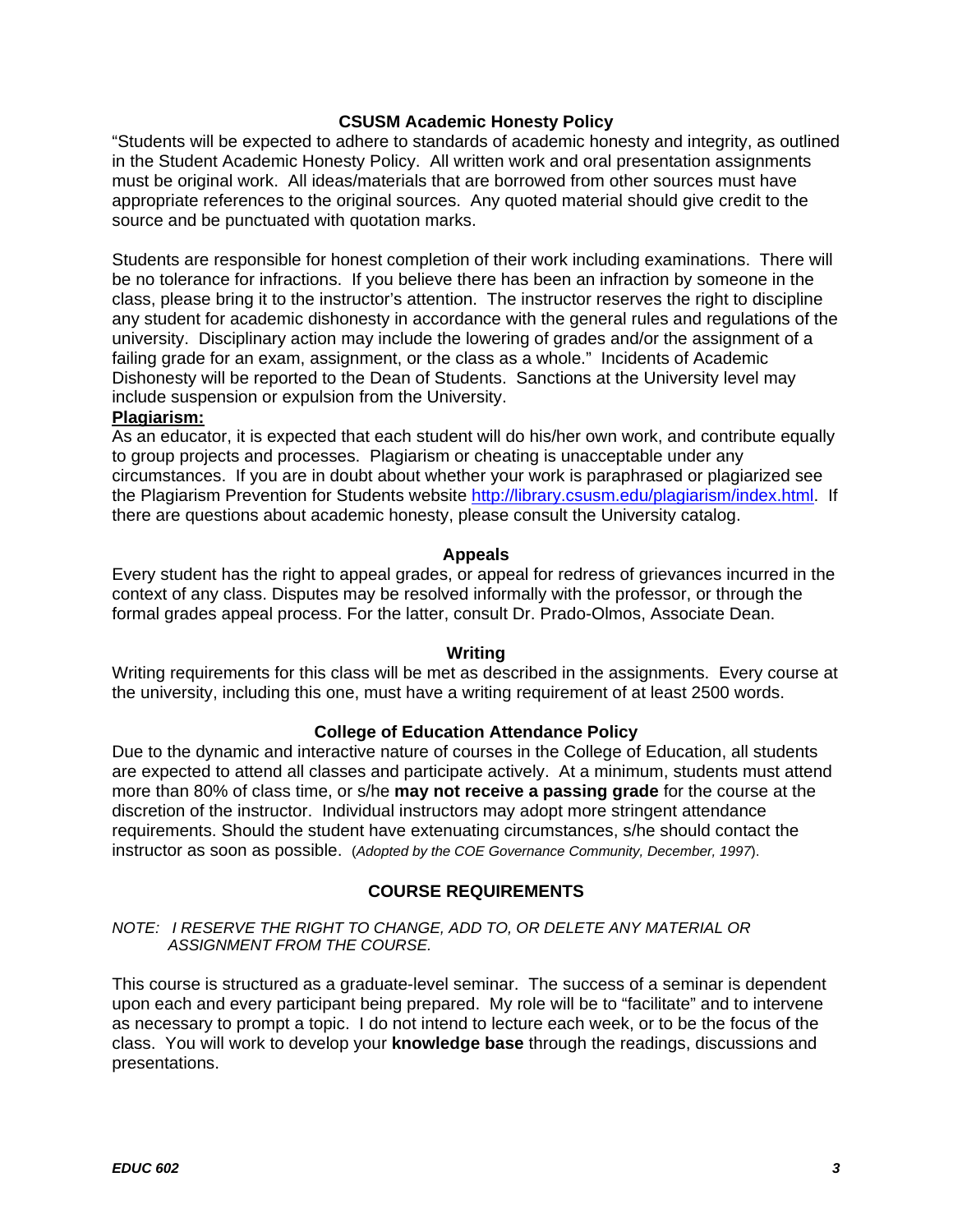# **Required Texts**

- Ooka Pang, V. (2005). Multicultural Education: A Caring-Centered, Reflective Approach. Second Edition. Boston, MA: McGraw Hill.
- Wink, J. (2005). *Critical Pedagogy: Notes From the Real World*. Third Edition. Boston, MA: Allyn & Bacon. **ISBN 020541818X**

Selected Readings available in WebCT

# **Grading Policy**

All assignments are due on the dates indicated below. Assignments turned in late will not receive full credit. Please manage your time and plan accordingly. Assignments must be typewritten, double-spaced and with standard margins unless completed in class. It is expected that all assignments will reflect university level composition.

The following grading scale will be used:

| 92 – 100 | A:      | $82 - 87$ | B:      |
|----------|---------|-----------|---------|
| $90-91$  | - A-:   | $80 - 81$ | B-      |
| 88 - 89  | – B+: ⊹ | 79-below  | Failing |

# **DESCRIPTION OF ASSIGNMENTS**

# **1.** Class Participation

You are expected to attend all class sessions and participate actively in discussions and activities both on-line and in-class. In order to do so, you are expected to complete all required readings by the assigned date. *Missing one class, in person or on-line will result in a lower grade.* Being consistently late and/or leaving class early can also lower your grade. These measures should be viewed as taking appropriate individual responsibility for one's own learning in a democratic, collaborative and reciprocallearning environment.

# **2.** Discussion Leader **10 points 10 points**

Individually or in pairs, students will lead a class discussion on assigned readings, choosing the aspects they wish to highlight in the readings for the discussion. *Each student or pair of students will write out 1-2 questions that reference the assigned reading to use to lead their discussion.* Students may be asked to be discussion leaders multiple times during the semester.

**DUE: Sessions 2 (6/3), 4 (6/10), 6 (6/17)and 8 (6/24) on WebCT** 

**3. Multicultural / Social Justice "Hot Topics" 10 points** 

Individually or in pairs, students will have the opportunity to present a "hot topic" in the area of multicultural education / social justice and equity of their choosing to the class. You might consider a hot topic that is going on at your school site (for example, the achievement gap) and look at what is being said about this topic from multiple perspectives. Information provided in your presentation may help class members clarify the direction of their annotated bibliography or impact their social justice action plans.

You can find ideas for hot topics on the following websites:

# 10 points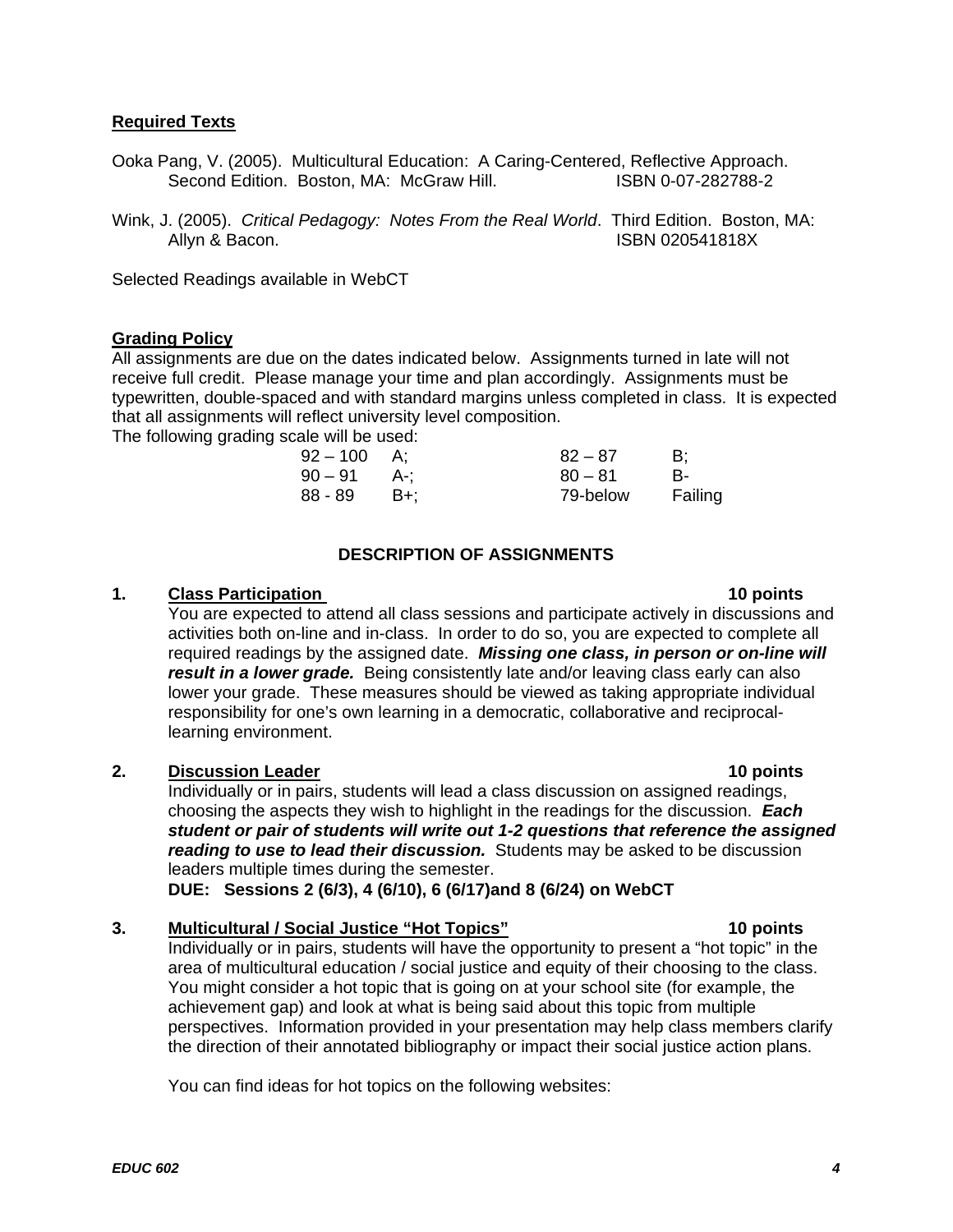| CA Dept. of Education | <b>North County Times</b> | San Diego Union Tribune   |
|-----------------------|---------------------------|---------------------------|
| www.cde.ca.gov        | www.nctimes.com           | www.signonsandiego.com    |
| <b>Education Week</b> | <b>Rethinking Schools</b> | <b>Teaching Tolerance</b> |
|                       |                           |                           |
| www.edweek.com        | www.rethinkingschools.com | www.tolerance.org         |
|                       |                           |                           |
| <b>ERIC Database</b>  |                           |                           |
| www.library.csusm.edu |                           |                           |
|                       |                           |                           |
|                       |                           |                           |

**DUE: Sessions 4 (6/10), 6 (6/17) and 8 (6/24) on WebCT** 

# **4.** ELD Literacy Intervention Plan **1996 1997 120 Points 20 Points**

The purpose for this assignment is for you to look at student achievement of culturally and linguistically diverse students over time to determine what happens to students within a system. The purpose is not to examine and criticize your school district. It is to look at opportunities made available to or denied children who are culturally and linguistically diverse.

# **Components of the project**

 *Population:* Select a group of ethnically and linguistically diverse students in a grade level who have attended your school for at least three years. Do a review of their school history and success or lack of success.

*Data collection*: Consider the following:

- Testing process when the children entered school. Were they tested? Which test was used? Tested in their primary Language? In English? What were the scores? What do the scores mean?
- Placement issues. Where were the children placed? What kinds of classrooms?
- Services received: What kind of services did the children receive? Were any referred to Special Education? Why? Are any in the SST process? Why? How many have been placed in special education?
- Re-classification: Were the children ever re-classified? What process was followed and is typically followed in your district?
- Look at the grades the children received over three years and look for patterns in terms of achievement. Match the history of each child with the present achievement of each child. Are there differences? What growth occurred? Have their CELDT scores increased? Plateaued?
- Analyze the data that you have collected and discuss how these students have progressed through the system.
- Factors of retention: Were these students retained? How many? Why?

What would you do to ensure equal access to grade level curriculum for these children? support and accountability will be necessary to ensure equal access and success? *Details*: Develop a literacy (listening, reading, writing and oral) plan for these children. How will the state adopted materials be used to support academic growth? What additional support do these students need? How will you ensure that will happen? What

# *Successful completion of this assignment fulfills the following requirements:*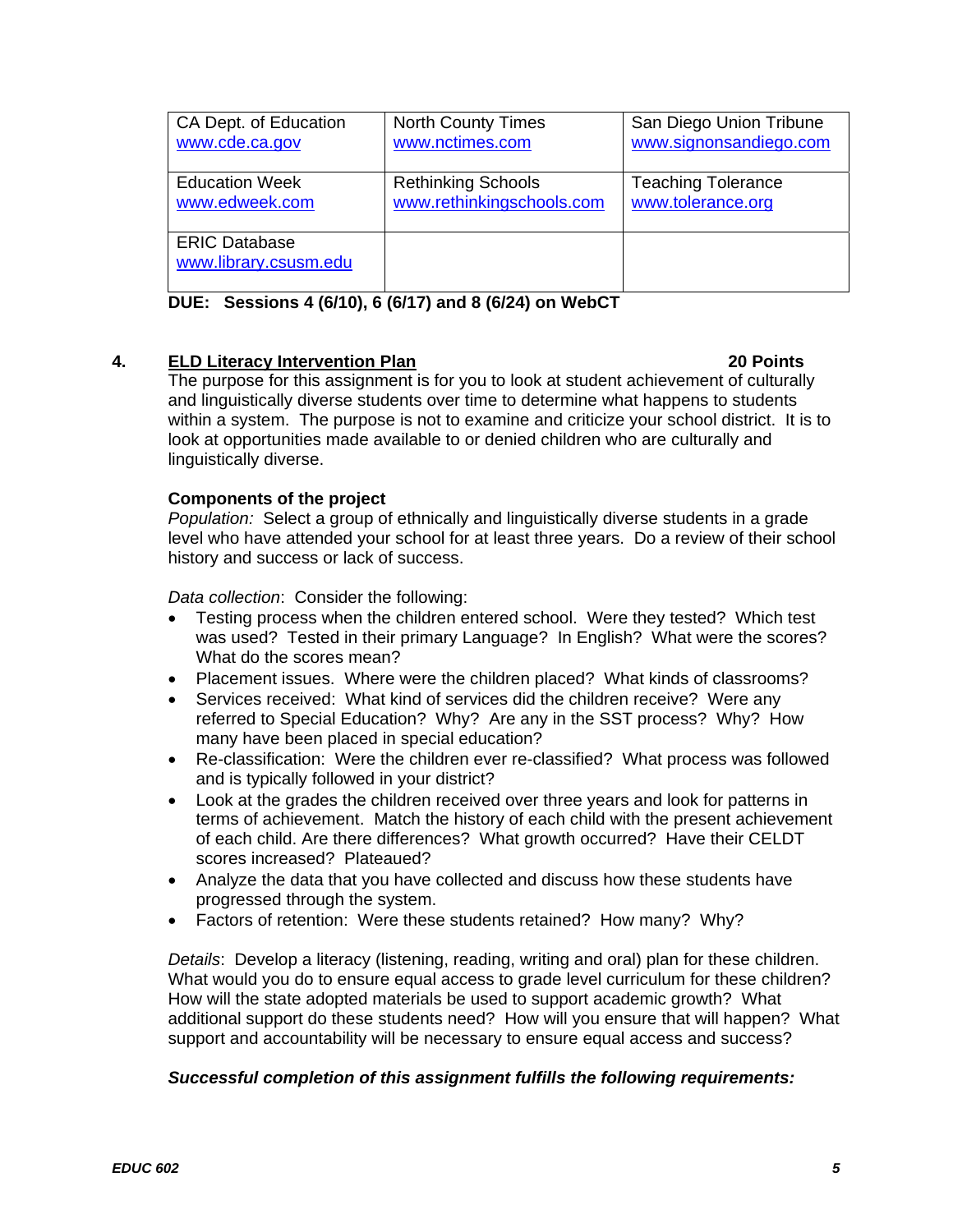- *1. CTEL Standards 9 and 10. Students must post this assignment to their CTEL Portfolio as evidence they have met these standards.*
- *2. "Add On" Level I Mild/Moderate and Moderate/Severe Education Specialist Credential for candidates who do not hold a SB 2042 preliminary credential or a CLAD certificate to fulfill CCTC requirements to authorized the candidate to provide to English learners 1) instruction for English language development and 2) specifically designed content instruction delivered in English.*
- *3. The Reading Certificate requirements for Literacy masters students.*

**DUE: Draft due on WebCT – Session 4 (6/10) / Final due in Session 5 (6/15)** 

# **5. Multicultural Resources / Annotated Bibliographies 20 points**

Each student will collect **3-4 peer-reviewed (minimum) multicultural resources**  related to your area of emphasis. The multicultural resources you collect can be used as a basis for your thesis or project, or can focus on a specified topic which you can use in your classrooms, schools, and communities. Students will write an annotated bibliography for each resource using APA-style reference format which includes:

- A brief description of the study
- **Participants, setting and procedures of the study**
- Methods used to collect data
- Results of the study
- Your analysis of the study

DUE: Session 7 (6/22) **DUE: Session 7 (6/22)**<br>6. Critical Pedagogy/Social Justice Action Plan 30 Points Each student will share his/her annotations with everyone in the class - a hardcopy for a gallery walk presentation, and electronically through WebCT.

Your final project is to develop an individual professional action that specifically addresses your new understandings of critical pedagogy in relation to schooling in a multicultural society. Hopefully our readings of critical pedagogy will bring to the table new questions and concerns about your classroom, your students, your school, your district, or your overall professional work. Based on these questions, develop a specific action plan that you could enact in your professional role. Our discussions throughout the semester should help you identify issues about your classroom, your students, your school, your district, the community and/or your overall professional work. Based on the issue you "name," you will develop a specific action plan that you can enact as a professional educator working towards social justice and equity.

Your final paper will consist of a 3-4 page paper discussing the issue you have identified (to name), your thoughts, research, discussion on the issue (to reflect critically) and a detailed description of your action plan (to act).

# **DUE: Drafts due – Session 9 (6/29), Final plans due Session 10 (7/1) on WebCT**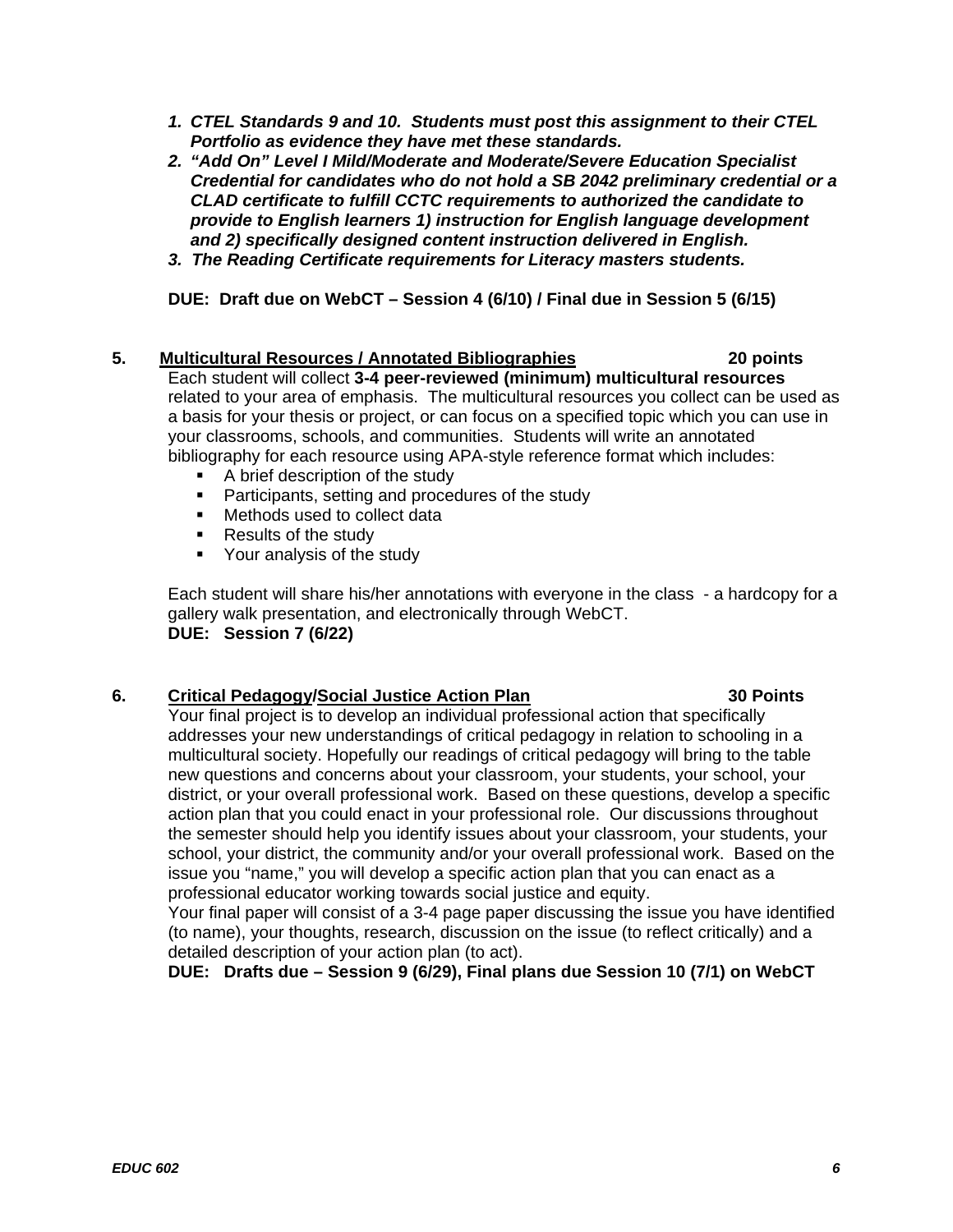# **WEEKLY READINGS / TOPICS**

NOTE: Assigned readings MUST be brought to ALL class sessions.

### **Session #1: June 1 Multicultural Education and Identity Exploration**

Introductions / Syllabus Overview

Conceptions / Misconceptions of Culture and Multicultural Education

Identity Exploration

*In class assignment:* 

Data Café: Who Are Our Students? – Class participants analyze state, county, and local district English learner program data (i.e., SDAIE vs. ELD) to understand service options for English learners and knowledge of first and second language acquisition and how language literacy connects to second language.

Review of state and federal laws related to English learners, including students eligible for special education

### **Please download the syllabus from the COE Website or WebCT**

|           | Due next class (Session #2): Ooka Pang: Chapters 1-2 / Chapters 3-4 |
|-----------|---------------------------------------------------------------------|
| Wink:     | Chapters 1-2                                                        |
| McIntosh: | Unpacking the Invisible Knapsack (WebCT)                            |

### **Sessions #2: June 3 Multicultural Education and Identity Exploration (WebCT)**

Discussion of the Readings **Culture** Our Own Hurdles Stereotypes and Discrimination

*Due next class:* English learner data (for group discussion and analysis of ELD Literacy Intervention Plans) Social Justice / Critical Pedagogy Action Plan ideas (for group discussion and analysis) Search for MCE Resources (MCE Resources / Annotated Bibliographies)

# **Sessions #3: June 8 Exploring Biases / The Challenge of Change**

Exploring Our Own Biases White Privilege Prejudices and Stereotypes Educational Equity for English Learners Moving Towards Action

*Due next class:* Ooka Pang: Chapters 5-6 / Chapters 7-8 Multicultural / Social Justice "Hot Topics" Draft of ELD Literacy Intervention Plan (online peer review)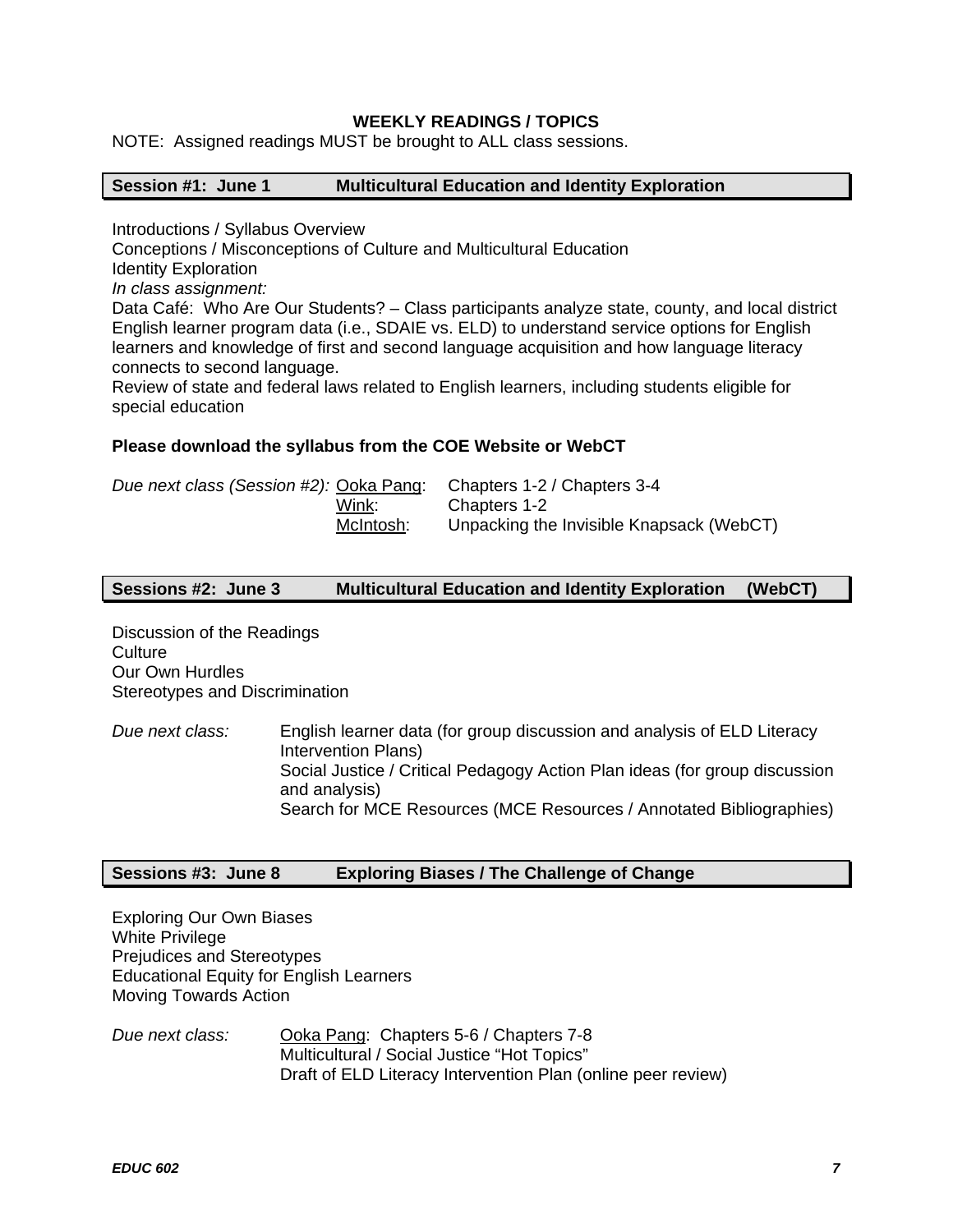# **Sessions #4: June 10 The Challenge of Change / Caring Centered MCE (WebCT)**

Discussion of the Readings Caring Centered Multicultural Education Multicultural / Social Justice "Hot Topics" ELD Literacy Intervention Plan Peer Review

*Due next class:* ELD Literacy Intervention Plans Drafts of Critical Pedagogy / Social Justice Action Plans (for group discussion and analysis) Continue to search for MCE Resources (MCE Resources / Annotated Bibliographies)

### **Sessions #5: June 15 Critical Pedagogy / What Can I Do?**

ELD Literacy Intervention Plan Presentations Teaching English Learners Caring-Centered Multicultural Education Critical Pedagogy / Social Justice Action Plan Discussions

*Due next class:* Wink: Chapters 3-4 & 6 Ooka Pang: Chapters 9-10 Multicultural / Social Justice "Hot Topics"

### **Sessions #6: June 17 Critical Pedagogy / What Can I Do? (WebCT)**

Discussion of the Readings Multicultural / Social Justice "Hot Topics"

*Due next class:* Multicultural Resources / Annotated Bibliographies Drafts of Critical Pedagogy / Social Justice Acton Plans (for group discussion and analysis)

### **Sessions #7: June 22 Critical Pedagogy / What Can I Do?**

Multicultural Resources / Annotated Bibliographies Presentations Critical Pedagogy A Framework for Social Justice Teaching as a Political Act Social Justice Action Plan Discussions

*Due next class:* Ooka-Pang: Chapters 11-12 Multicultural / Social Justice "Hot Topics"